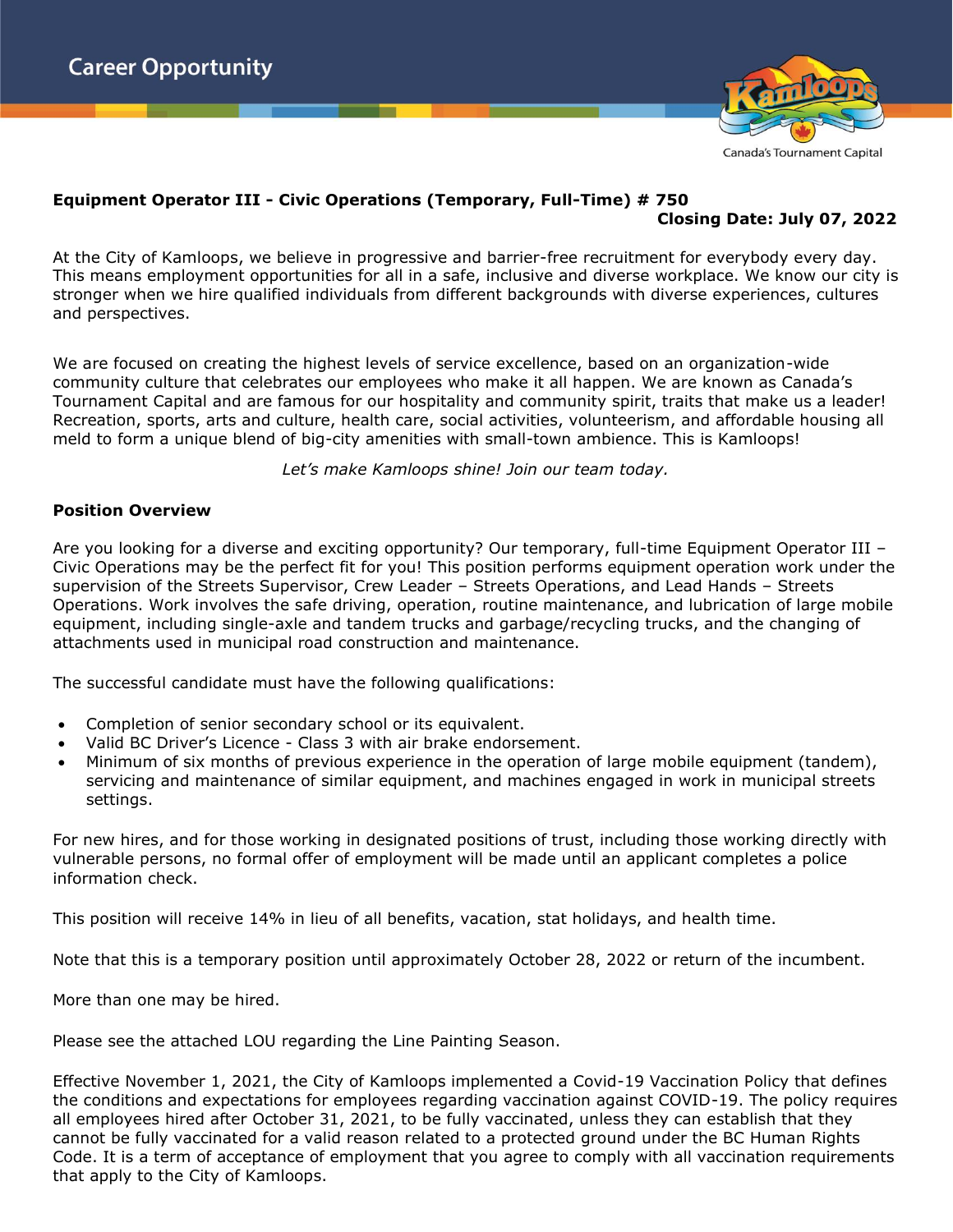

Canada's Tournament Capital

### **Hourly Rate**

\$31.01

#### **Hours & Days of Work**

STREETS HOURS:

7:00 a.m. - 3:00 p.m. (summer)/8:00 a.m. - 4:00 p.m. (winter)

Winter Shifts (from approximately November to May each year): 8:00 a.m. - 4:00 p.m. 4:00 p.m. - 12:00 a.m. 12:00 a.m. - 8:00 a.m.

12:00 a.m. – 8:00 a.m. year-round

12-hour winter weekend standby shifts required.

SOLID WASTE HOURS: 6:30 a.m. - 2:30 p.m.

#### **Hours per Week**

40

Please note if you need assistance or have individual needs or requirements throughout the application process, contact the Human Resources Department by telephone, email hr@kamloops.ca or in person at 105 Seymour Street so we can better support you.

External job postings are open to everyone. We are an equal opportunity employer and thank all applicants for their interest. Please be sure to review the application requirements of each job you apply for. Only those selected to participate in the recruitment process will be contacted.

Applications are accepted online at kamloops.ca/careers.